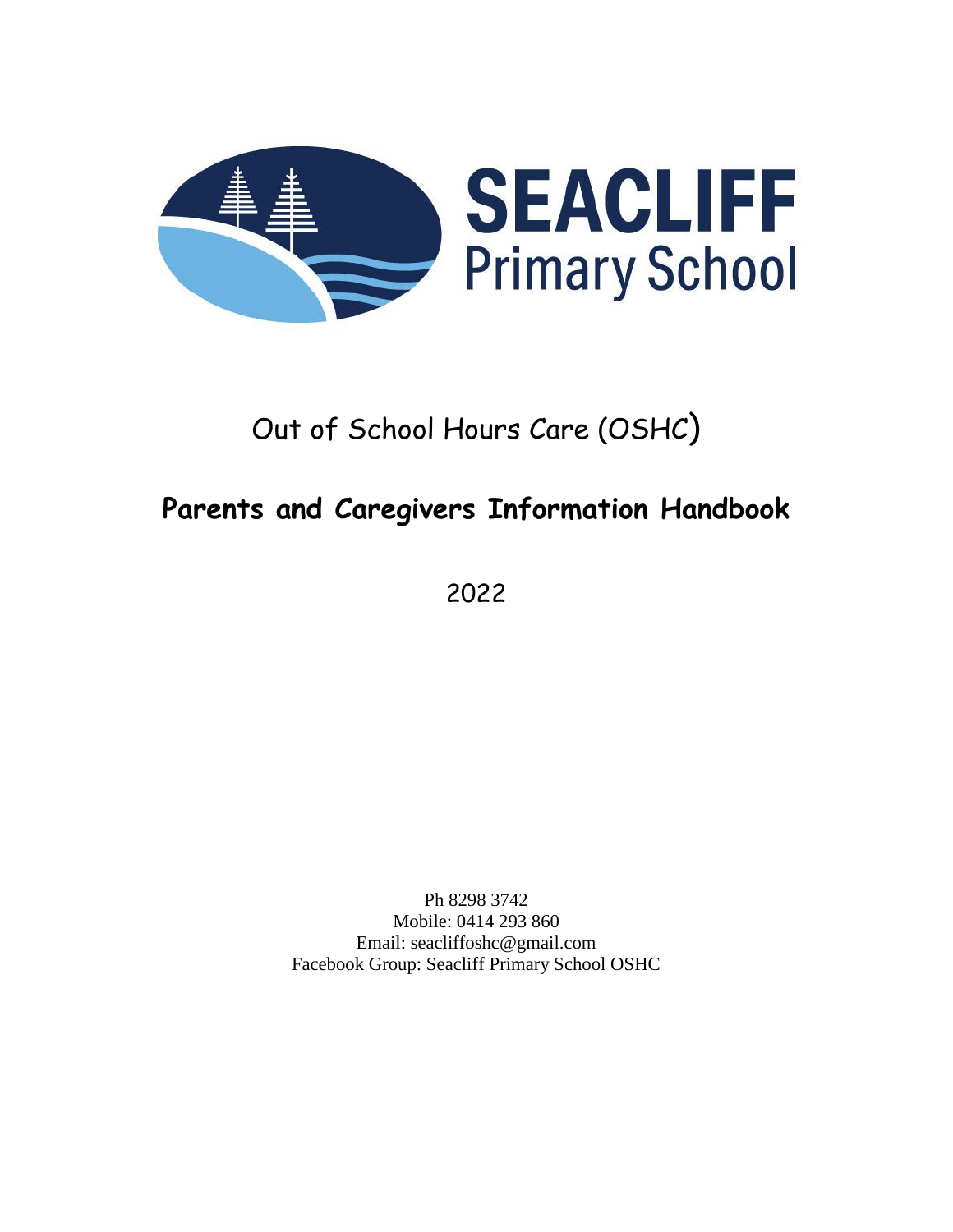### **Contents**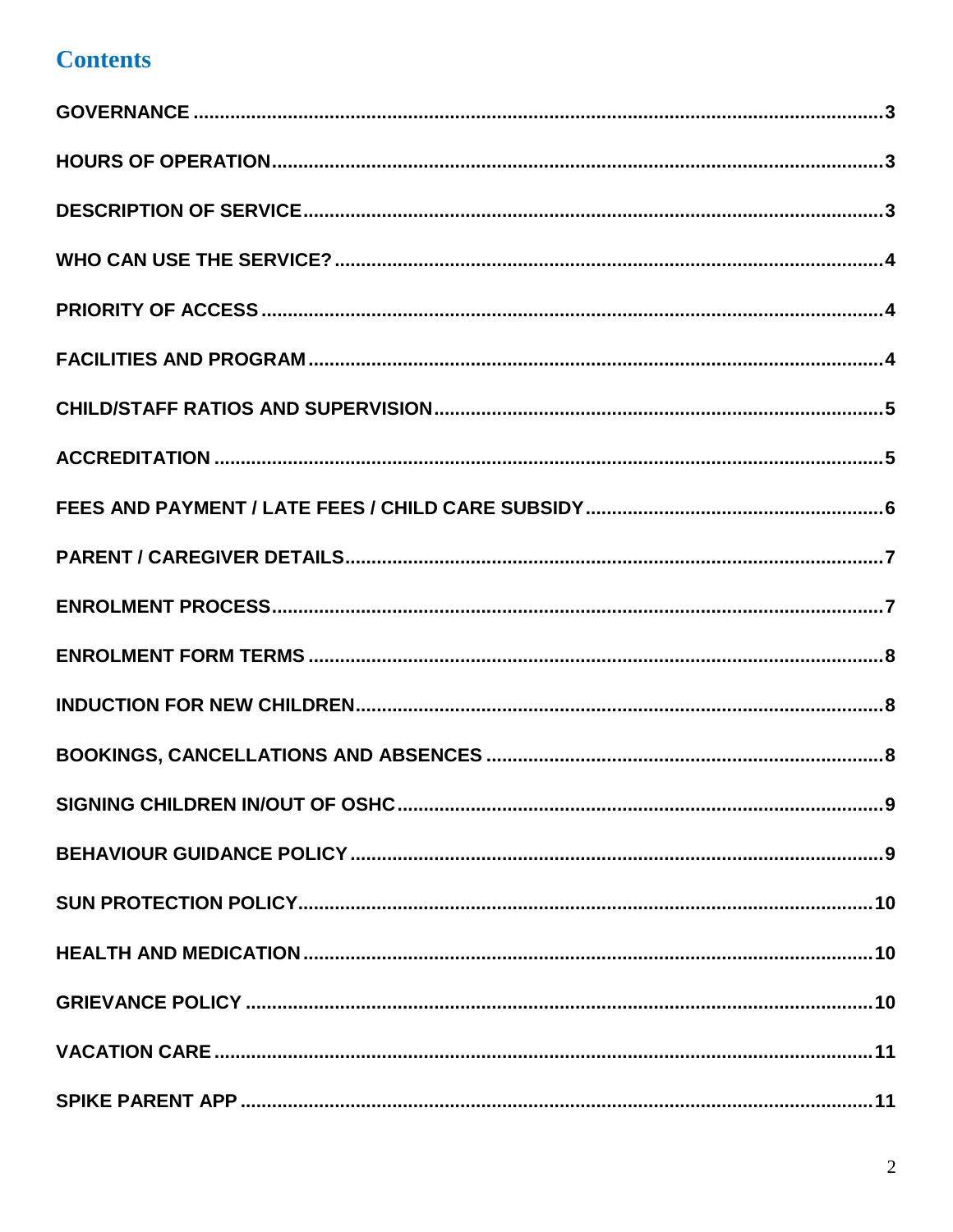### **Seacliff OSHC Contact Details**

Address: Barwell Avenue, Seacliff Phone: 8298 3742 Mobile: 0414 293 860 Email: seacliffoshc@gmail.com Facebook Group: Seacliff Primary School OSHC

#### <span id="page-2-0"></span>**Governance**

The School's Governing Council is the OSHC Service's Approved Provider and holds responsibility for the Service. The chairperson of the Governing Council is Luke Sandery.

The OSHC Advisory Committee is comprised of the following personnel:

| School Principal:       | To be Announced                 |
|-------------------------|---------------------------------|
| <b>OSHC</b> Director:   | Sarah Burgan                    |
| Parent representatives: | Larissa Leese & Anna O'Halloran |

The OSHC team:

Comprising of staff that are qualified, working towards qualifications or possess the appropriate skills and knowledge.

All Educators have undertaken *Responding to Abuse and Neglect* training, *DHS Working With Children Check* and have met all of the DfE requirements, as per the *Pre-Employment Checklist*. An OSHC approved, first aid trained Educator is on duty at all times.

### <span id="page-2-1"></span>**Hours of Operation**

| <b>Before School Care:</b>                              | 6:45 am $-$ 8:45 am                 |
|---------------------------------------------------------|-------------------------------------|
| After School Care:                                      | $3:15 \text{ pm} - 6:15 \text{ pm}$ |
| Vacation Care and Pupil Free Days: $6:45$ am $-6:15$ pm |                                     |

The service is closed on public holidays and closes for two weeks over Christmas.

#### <span id="page-2-2"></span>**Description of Service**

Seacliff OSHC is a Non-profit Organisation, extending a Commonwealth Approved service for all children, including those whose parents work, study, have casual engagements or need respite. The service caters for school-aged children and Kindy children from four years to fifteen.

Before School Care can accommodate up to 41 children, After School Care 65 and Vacation Care up to 80, subject to the availability of staff.

The service has been assessed and rated under the National Quality Framework and received EXCEEDING NATIONAL QUALITY STANDARD.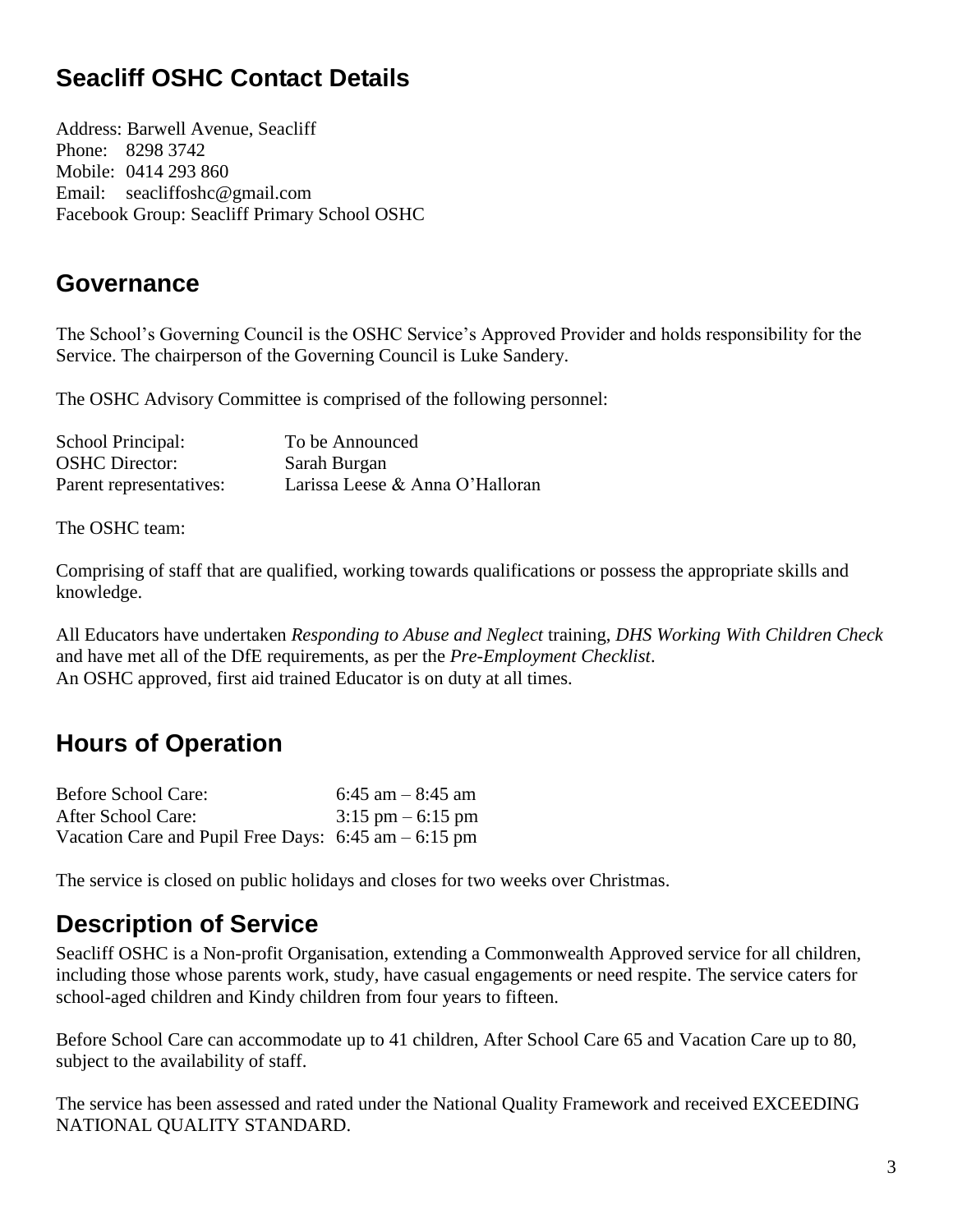### <span id="page-3-0"></span>**Who Can Use the Service?**

Seacliff OSHC is open to the general community. The *Inclusion and Professional Support Program* and the *Inclusion Support Subsidy* provide support to assist the inclusion of children with additional needs into the program. The service will need to consider the specific needs and facility requirements to be able to determine if adequate care can be provided to individual children. Furthermore, parents do not have to be Australian citizens to use the program, although Family Assistance Office (ATO) will generally only provide child care assistance to parents who are Australian residents.

### <span id="page-3-1"></span>**Priority of Access**

In cases where demand for child care exceeds places available, the Australian Government has Priority of Access Guidelines for allocating places. These guidelines are set out below:

Priority 1: a child at risk of serious abuse or neglect

Priority 2: a child of a single parent who satisfies, or of parents who both satisfy, the work / training / study test under section 14 of the *A New Tax System (Family Assistance Act) 1999*

Priority 3: Any other child from Seacliff Primary School.

Priority 4: Any other child.

Priority 5: Children not yet attending school.

Priority is also given to the following children:

- Children in Aboriginal or Torres Strait Islander families
- Children in families which include a person with a disability
- Children in low income families

Please refer to Page 11 to understand the centres policy on Priority of Access in regards to Vacation Care bookings.

\* For further information please refer to the *Child Care Service Handbook* which can be found online at: <https://www.education.gov.au/child-care-service-handbook>

#### <span id="page-3-2"></span>**Facilities and program**

The OSHC room is the blue transportable building that is located between the Activity Hall and the Front Office. This is where children arrive and where the OSHC Office is located. Children also play in the following areas: activity hall, computer room, beach volleyball court, garden, oval, playgrounds and surrounding areas.

The service is regulated by the Australia Children's Education & Care Quality Authority (ACECQA). The National Quality Framework, including the My Time Our Place framework for school aged care in Australia, guide all aspects of the program. For more information see<http://www.acecqa.gov.au/> and [http://files.acecqa.gov.au/files/National-Quality-Framework-Resources-](http://files.acecqa.gov.au/files/National-Quality-Framework-Resources-Kit/my_time_our_place_framework_for_school_age_care_in_australia.pdf)[Kit/my\\_time\\_our\\_place\\_framework\\_for\\_school\\_age\\_care\\_in\\_australia.pdf](http://files.acecqa.gov.au/files/National-Quality-Framework-Resources-Kit/my_time_our_place_framework_for_school_age_care_in_australia.pdf)

Our program is fun, inclusive and strikes a balance of rest/relaxation, free-time and organised activities. Homework is also encouraged, with a dedicated area set up with computers and internet.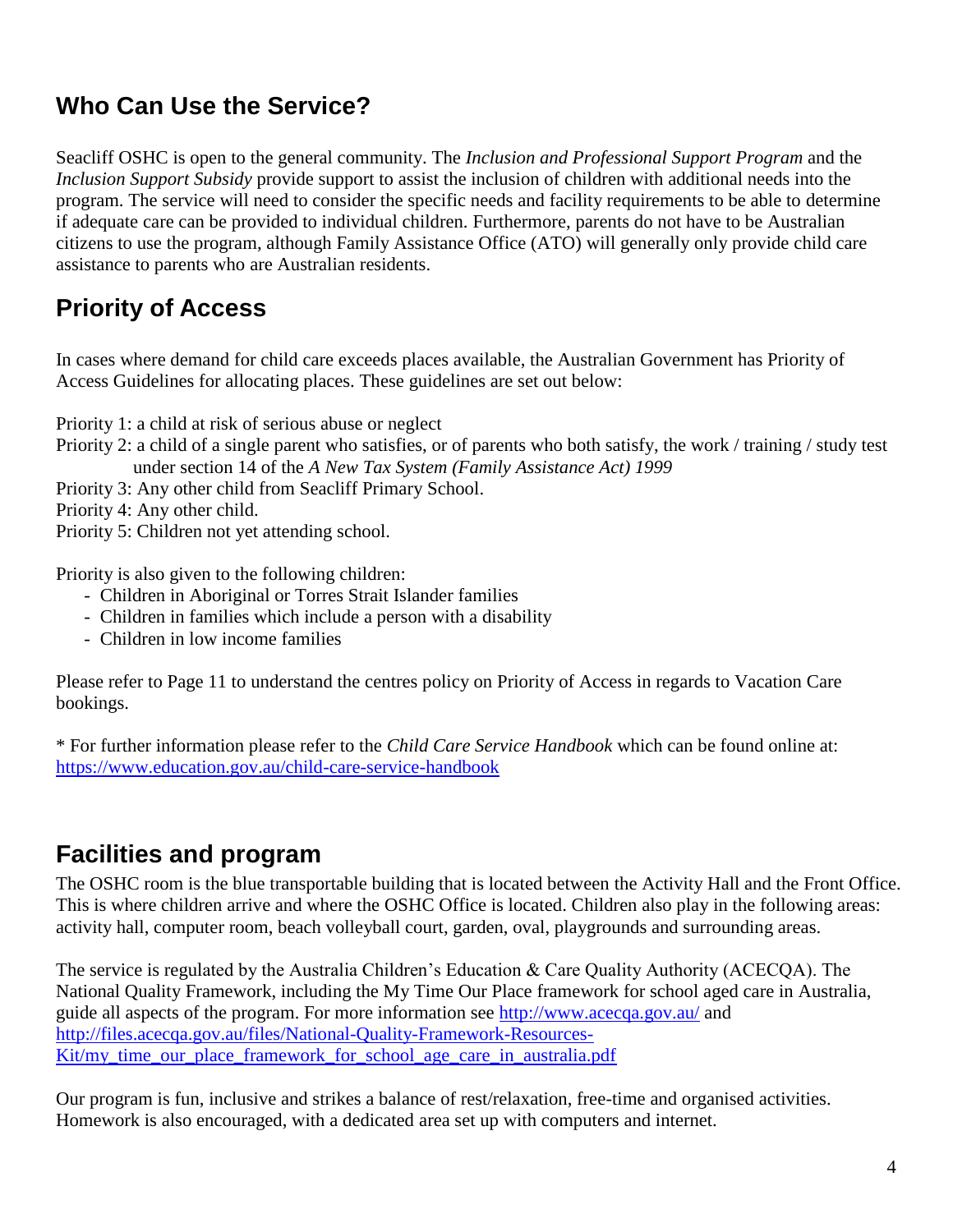The environment is designed to be inviting and interactive, offering a wide range of developmentally appropriate activities that appeal to children of all ages and interests. Here, during play and leisure, children develop important interpersonal skills, as well as advancing creatively, physically, emotionally and cognitively. It's a wonderful place for children to use their own imagination too!

Our program is responsive to the interests of children and the needs of the community. It's therefore ever evolving, as we gather suggestions, plan and deliver activities and reflect. A great deal of learning is taking place, as children engage with one another, educators and resources.

Some of the regular activities include: arts and crafts, science, construction, cooking, sports and games, dance and drama, dress ups, soccer table, cubbies, Playstation, board games and computers.

The children are fed a healthy snack each afternoon at about 4pm and the Before School Care session also offers free breakfast until 8am. This includes a weekly pancake breakfast, yum!

#### <span id="page-4-0"></span>**Child/Staff ratios and Supervision**

Seacliff OSHC adheres to the following ratios:

1 adult - 11 children 2 adults - 26 children 3 adults – 41 children 4 adults – 56 children 5 adults – 66 children

#### **Vacation Care Excursion**

A risk assessment is conducted for each excursion. This informs us of the appropriate child/staff ratio for that particular activity and this information is found on the Vacation Care program. For most excursions, we follow a ratio of 1 adult to maximum of 8 children and 1 adult to 5 children during swimming excursions. Again, on most occasions, an additional educator is present to assist the inclusion of children with additional needs and support all children.

High level of supervision is provided by Educators and child/staff ratios are maintained at all times. When children transition from one play area to another, or go to use the toilet, they are usually accompanied two buddies and staff will maintain line-of-sight when possible.

### <span id="page-4-1"></span>**Accreditation**

At the beginning of 2012, The Early Years Learning Framework was introduced and along with it, a new assessment and rating system. The Seacliff OSHC service's current accreditation status is:

EXCEEDING NATIONAL QUALITY STANDARDS.

### **Service Philosophy 2022**

Seacliff OSHC operates within the Seacliff Primary School and has a joint vision for their community of children, caregivers and staff. Providing a learning environment which is safe, secure and stimulating for all learners regardless of their culture, gender, age or ability and which encourages independent learners is vital to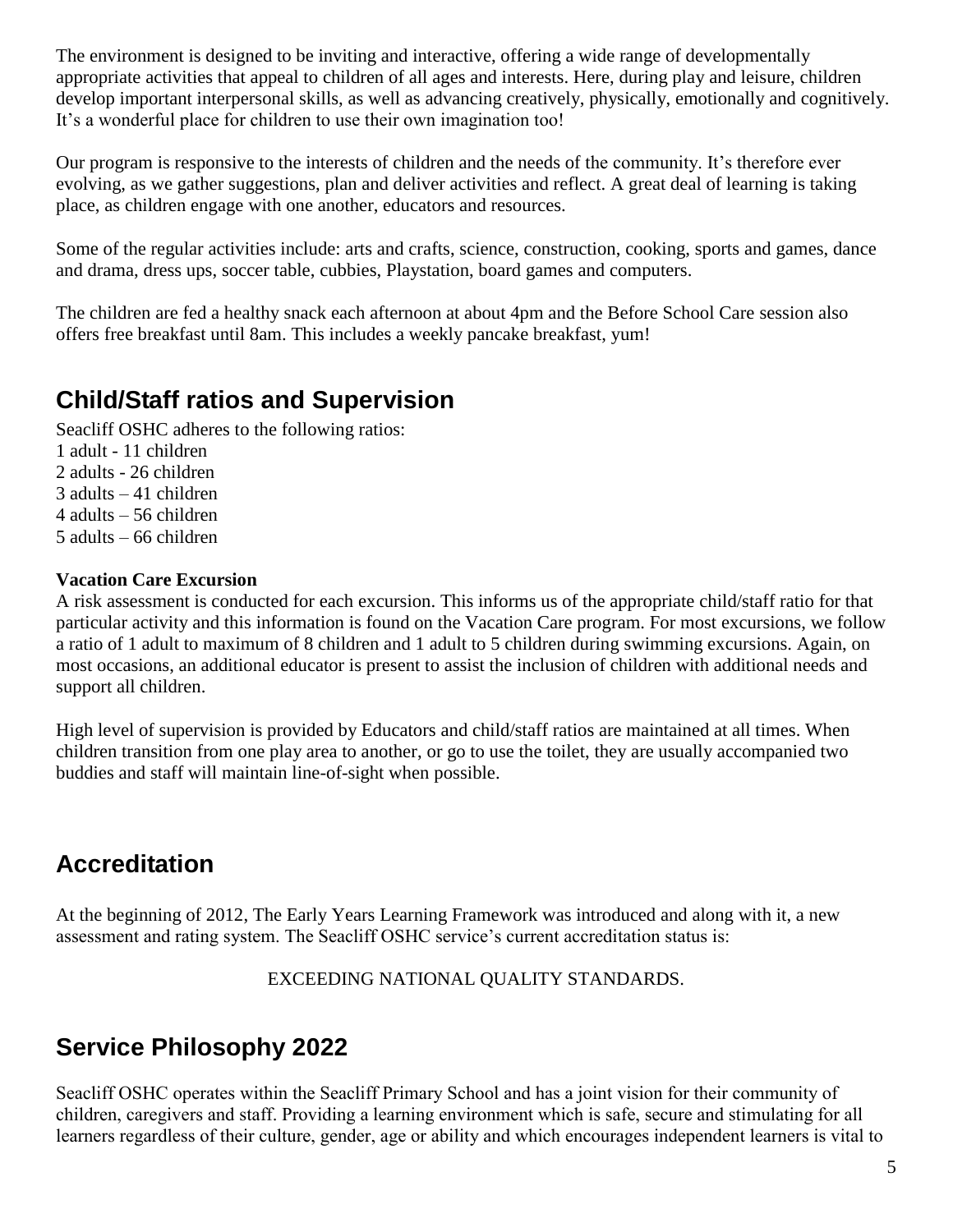both school and OSHC. Seacliff OSHC is an equal opportunity organization that is committed to providing a safe and inclusive learning environment for your child. We seek to develop children's physical, emotional, moral and cognitive development by achieving outcomes as set out in the National Quality Framework. Our program aims to achieve**: be safe, be respectful, be happy, be you.** We believe this is achieved by:

- Employing professional and skilled staff that build positive working relationships with children and each other.
- Developing staff's skills and knowledge through professional development and onsite training. Programming, planning and regular evaluation of activities that encourage children to engage in a combination of free play and structured learning activities and games.
- Providing a relaxed and happy environment, where children develop their ability to make appropriate choices and take responsibility for their own actions.
- Having a clearly established and consistently implemented behaviour management policy which supports the provision of a safe, inclusive and learning-oriented environment for children.
- Continuing to build links with the local community and being open to suggestions which seek to improve the centre for the future.
- Being aware of your child's special dietary needs and providing nutritious and tasty snacks daily.
- Encouraging students to complete homework during their time at OSHC so that they may spend more time with parents or caregivers at home.
- Maintaining safe play areas and equipment.
- Implementing safety procedures to ensure supervision whilst children transition from area to area.
- Helping children build fundamental skills from a young age, such as social skills through positive role modelling.
- Ensuring staff to child ratios are maintained at all.
- Staff work together in a positive environment and support and respect each other.
- Recognising each child's interests and explore ways to raise their understanding and achieve the learning outcomes of the My Time, Our Place curriculum.
- Supporting children and adults to reach their full potential through lots of encouragement and positive role-modelling.
- Always having open lines of communication. When issues arise, resolution will be sought via appropriate means, which includes respecting different view points, accepting responsibility and a commitment to the peaceful resolution of conflict.
- To work together with families to provide a safe, secure, happy, fun environment outside school hours.
- Cultural issues and preferences need to be explored and understanding and respect developed.
- Maintaining the Service in accordance with the National Regulations and Quality Standards for Out of School Hours Care

### <span id="page-5-0"></span>**Fees and Payment / Late Fees / Child Care Subsidy**

| The full fee structure is as follows: |              |
|---------------------------------------|--------------|
| <b>Before School Care:</b>            | \$13.00      |
| After School Care:                    | \$22.00      |
| Vacation Care & Pupil Free Day        | \$55 per day |
| Excursions                            | \$60 per day |
| *There are no split session fees.     |              |

A \$10 per family administration fee is charged annually at the time of enrolment. This fee is to cover the cost of processing enrolment forms.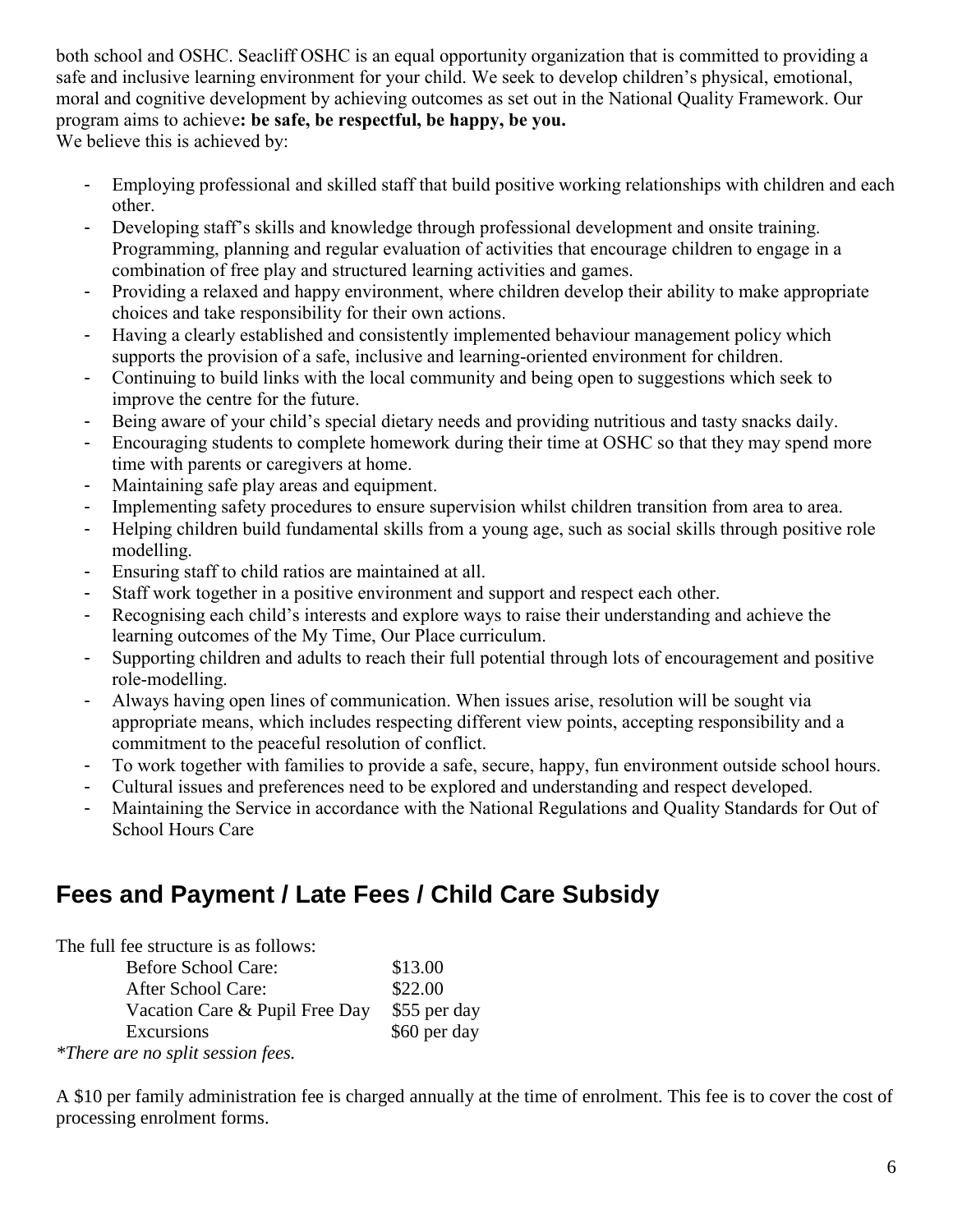Weekly accounts will be emailed to the account holder. Printed copies are available upon request. The conditions of accounts are as follows:

- o Maximum 14 day account
- $\circ$  If the account has not been paid within the 14 days a text message or email reminder will be sent.
- o If after 28 days the account has not been paid all bookings will be cancelled until the account has been brought up to date.
- o If accounts are consistently overdue, or parents access to the service is suspended they will have to pre-pay or pay as they go their bill. An account is considered overdue at 50 days, and will be suspended and referred to debt collectors. Account holders are liable for the cost of the debt collector.
- o If parents are having difficulty paying their account **it is their responsibility to contact Sarah before the account is overdue.** If parents do not contact the service, the standard account policy and overdue fees apply.
- o Personal arrangements can be made if contact has been made prior to the account becoming overdue.

All accounts must be a nil balance at the end of each term (or Vacation Care Bookings, Before and After School care bookings for the next term will not be accepted).

If your account is overdue, Seacliff OSHC has the right to refuse your child/ren's attendance at the Centre until the account has been paid.

OSHC can receive the following payment types: BPoint online, QKR app and credit card at the OSHC office.

Children must be collected by 6:15pm. Anytime after this, a late fee will apply to cover staff costs. 6:15 - 6:20 ……… \$5.00  $6:20 - 6:30$  ……. \$10.00 (extra) 6:30 – 7:00 …….. up to \$30.00 (extra)

Please see the Director Sarah should you require any further information regarding fees. Please contact us if you know you will be late, children and staff can become anxious when we don't know when you will arrive.

## <span id="page-6-0"></span>**Parent / Caregiver Details**

It is essential that Seacliff OSHC has up-to-date parent/caregiver contacts in case of an emergency. Please advise staff of any changes to your details as soon as possible.

OSHC will contact you via phone and email when need be and you can expect to receive photos and updates on your children's progress from time to time, as well as booking and account confirmations and reminders.

### <span id="page-6-1"></span>**Enrolment Process**

- 1. Collect and complete in full, an enrolment form from OSHC or the Front Office. Where medical needs apply, you may need to provide further information. Please see staff for a medical form.
- 2. Call the Family Assistance Office on 136150 or access Centrelink through MyGov and make a claim for Child Care Subsidy.
- 3. If your enrolment has been formalised (successfully matched with the FAO via the internet) your fees will be adjusted automatically based on your level of entitlement.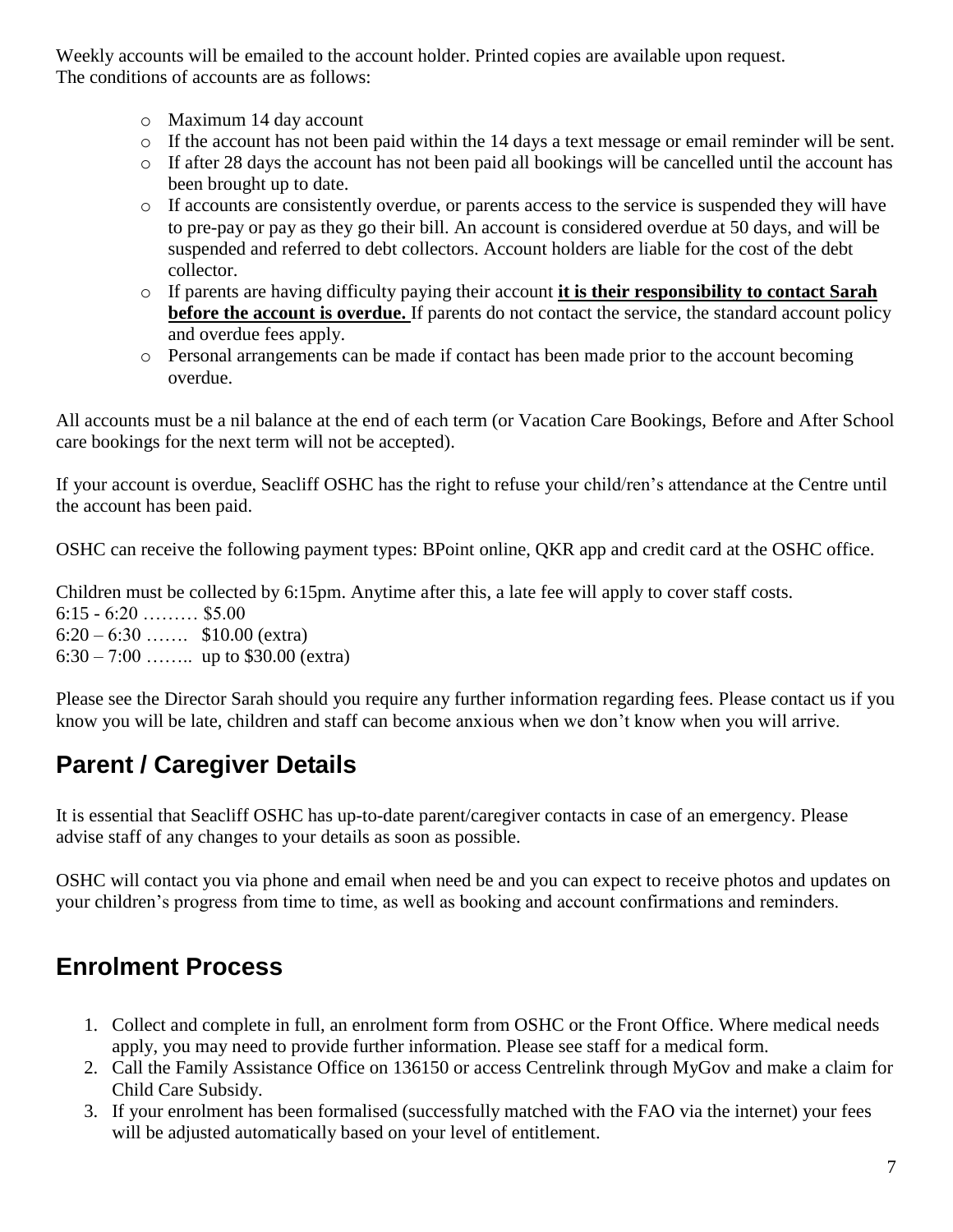- 4. Weekly accounts are sent via email each week. Accounts will be printed upon request.
- 5. Regular payment of your account is expected.
- 6. Families are responsible for organising their Child Care Subsidy claim and providing us with the correct details. If an error is made, or the CCS is not processed correctly, families are responsible for full OSHC fees.

### <span id="page-7-0"></span>**Enrolment Form Terms**

**Eligible Parent/Guardian/Billing Details-** Is the person who will be named on the account. If you intend to claim Child Care Subsidy, this person must have their CRN linked to the children in the CCS claim.

**Emergency Contacts-** A person who can be contacted in the event that a parent/guardian is not reachable by phone.

**Collection Authority-** a person who is authorised by the parent/guardian to collect their children.

### <span id="page-7-1"></span>**Induction for New Children**

Every opportunity will be made for children new to OSHC to become familiar with the routine, procedures and physical layout of the Centre. This may include:

- A tour of the Centre prior to the first day
- Discussions amongst staff as to meeting the needs and interests of new children.
- Encouraging existing OSHC children to make new children feel welcome
- Collecting new children from their classroom, upon request.

#### <span id="page-7-2"></span>**Bookings, Cancellations and Absences**

**Bookings are essential.** Seacliff OSHC has staff to child ratios it must abide by and when children arrive without a booking, they may be sent to the Front Office and the families/ care-givers called.

To make a booking, please email, text message or phone the Centre and leave a message with staff or on voicemail, before the commencement of care on any particular day. Bookings can also be made via the [Parent](https://seaps.spike.economicoutlook.net/clients/#/)  [App.](https://seaps.spike.economicoutlook.net/clients/#/) Alternatively, bookings can be written in the communication book located on the shelf next to the OSHC door. This will be checked on a daily basis. A staff member will contact you if a booking is not possible. If the child has two separate accounts, please indicate which parent/caregiver is making the booking.

If you wish to cancel a session, or your child will be absent from OSHC due to illness, please notify the OSHC via app, phone, email or text message prior to the commencement of the session. This is essential to ensure staff know which students will be attending.

When students are booked in and do not arrive, staff follow the *missing persons* procedure and attempt to determine their whereabouts as a matter of priority. If you do not advise us of your child's absence, we'll assume they are missing and this can be a very stressful experience!

Please remember if your child/ren leave school during the day due to illness, or for any other reasons, OSHC must be notified directly, or standard fees will apply.

All bookings must be cancelled **a week** beforehand to avoid being charged. For example a Wednesday session must be cancelled on the Wednesday prior. No fees are charged if a medical certificate is provided. This policy is in place because staff rosters are calculated a week in advance, and we seek to roster according to need.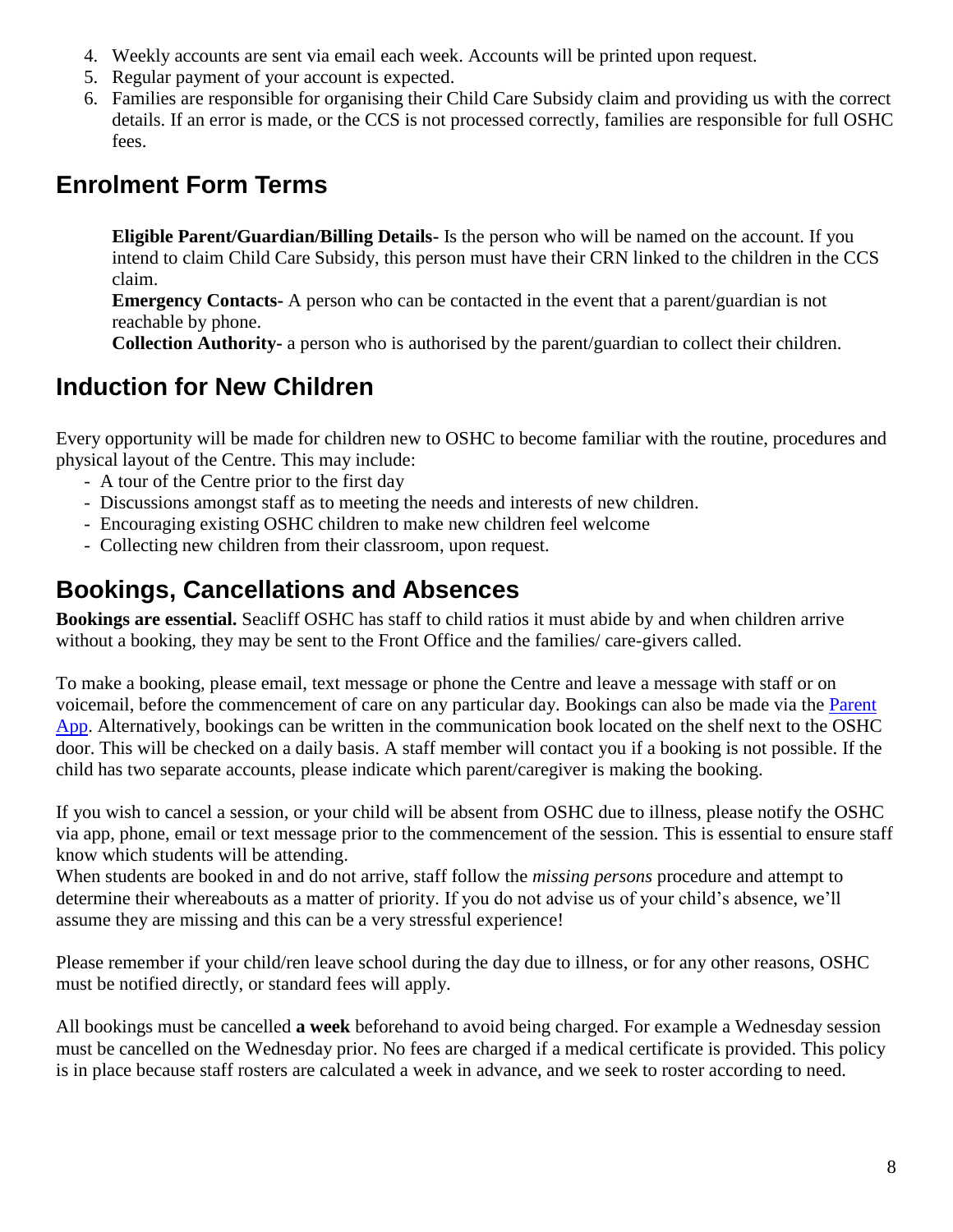## <span id="page-8-0"></span>**Signing Children In/Out of OSHC**

To ensure the safety of all children, the Centre has strict signing in and out procedures. Parents/caregivers must sign their children in to morning care sessions and out from afternoon sessions daily. We sign in using an electronic attendance app. Your PIN will be supplied to you after we process your enrolments. Only persons specified on the enrolment form will be permitted to collect children from OSHC. Please notify the centre prior to the session if an alternative caregiver will be collecting the child. If a person is unauthorised to collect your child arrives, every attempt will be made to contact the primary caregiver and that child shall not leave until confirmation has been received. Any new person, or person staff do not recognise will need to present photo ID upon arrival, they will then receive a PIN for our electronic attendance app.

### <span id="page-8-1"></span>**Behaviour Guidance Policy**

The effective management of children's behaviour is an integral aspect of a safe, inclusive and learning-oriented environment. At Seacliff Primary School OSHC, we believe the fundamental attributes of behaviour guidance are to:

- Ensure the safety and wellbeing of children and staff
- Promote responsibility, ownership and skills necessary for children to resolve conflict
- Respect the rights, feelings and property of others
- Ensure the smooth operation of the centre and its programs

#### At OSHC we expect that:

- Expectations for appropriate behaviour are clearly known by staff, guardians and children.
- Staff and guardians will reinforce positive behaviour and consistently and equitably apply natural consequences for inappropriate behaviour.
- Appropriate behaviour will be discussed.
- Guardians will support the behaviour guidance policy and strategies of the centre.
- Children will follow instructions and cooperate with staff requests.
- Children will support each other by playing respectfully and cooperatively and sharing OSHC resources.
- The OSHC room and play areas are kept safe and clean to maximize the wellbeing of students and staff

Therefore, we encourage children to:

- Make positive decisions
- Accept responsibility for their behaviour and attempt to improve the situation.
- Adjust behaviour as required.

The following behaviours are unacceptable and will not be tolerated at Seacliff OSHC:

- Physical actions such as fighting, kicking, punching, play-fighting, spitting or pushing.
- Verbal abuse including name calling, teasing, swearing or harassment.
- Leaving the OSHC room or grounds without first gaining permission from a staff member on duty.
- Failing to respect the privacy of others or making them feel intimidated.

Children may be suspended from OSHC for ongoing unwanted behaviours or incidents of violence or abuse.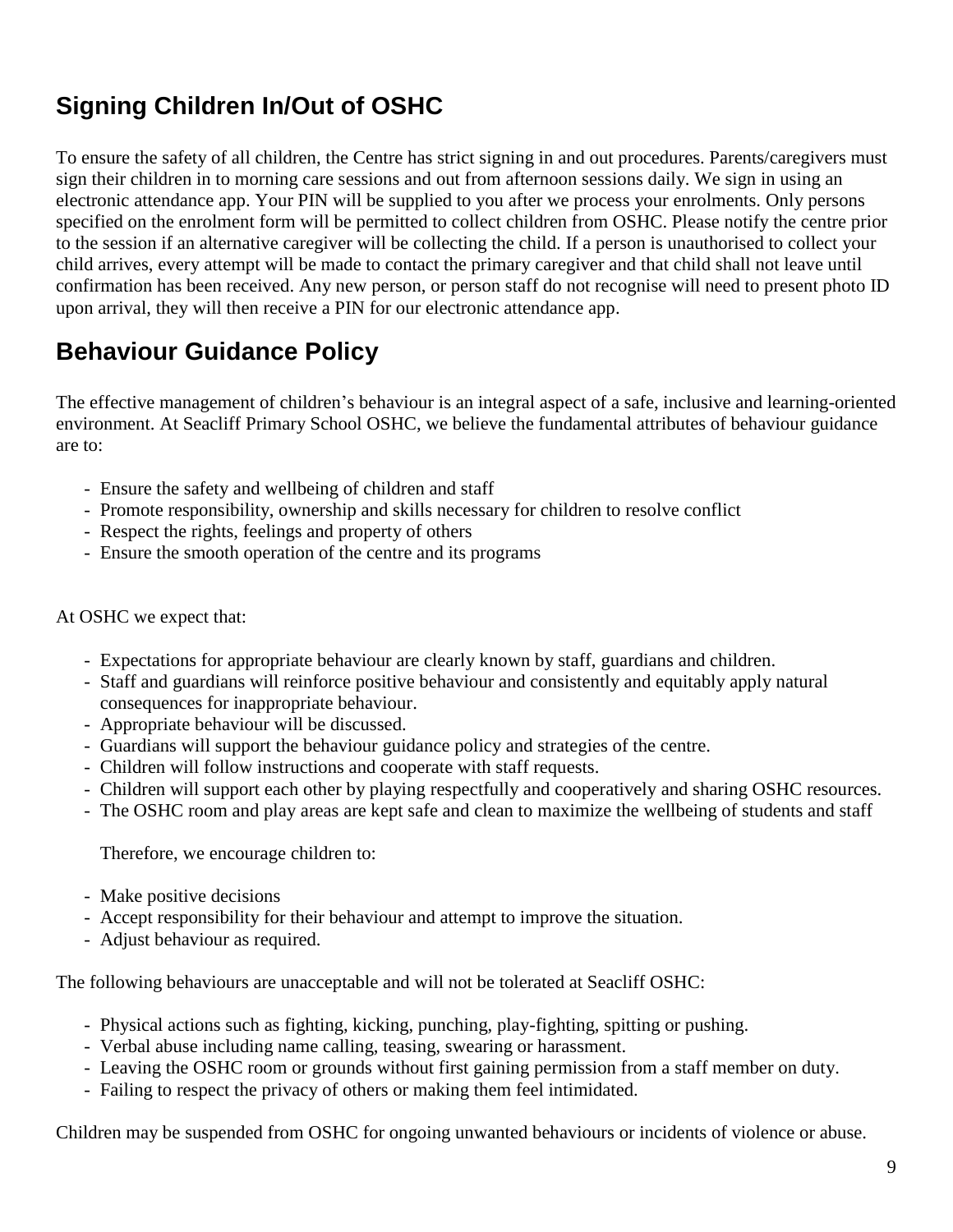### <span id="page-9-0"></span>**Sun Protection Policy**

If children attend OSHC without a hat during the months of August – April, or anytime the UV is considered higher than 3, they will need to play in the shade.

Seacliff OSHC encourages regular application of sunscreen. Seacliff OSHC will provide SPF30 or higher for days with UV 3 or higher.

Families are encouraged to send their children wearing suitable clothing for spending time outside. Long sleeves, shorts and skirts are recommended.

### <span id="page-9-1"></span>**Health and Medication**

Any medical condition that requires treatment, such as but not limited to, allergies, anaphylaxis and asthma require a Care/Action Plan, a risk minimisation plan and is available from OSHC and must be filled in. This is in addition to the enrolment form and a new form must be filled in each year.

Healthy snacks will be provided after school on a daily basis. Please advise staff of any allergies or special dietary requirements when completing the enrolment form.

For children requiring particular medication, a Medication Authority form must be signed by a doctor. Medication will only be administered in accordance with the treating Doctor's prescription. We will **NOT** administer over the counter medication without a Medication Authority form signed by a doctor. This includes paracetamol or cold and flu medication.

Medications must be in its original packaging and be labelled with a pharmacy label with the child's name on it.

<span id="page-9-2"></span>As some children attending the service have a severe allergy to nuts, **we do not allow nuts or nut products to be brought to or consumed at our service**. Thank you for your cooperation. We do not allow children to share their food with others at the service. This is to ensure that children are not exposed to any allergens.

### **Grievance Policy**

Although every effort is made to ensure ongoing communication and harmonious relationships between staff, guardians and children, it is possible that disagreements, concerns or misunderstandings may occasionally arise. The Seacliff OSHC seeks to ensure that grievances are resolved promptly and equitably.

Suggested procedure for approaching an issue:

- 1. Clearly identify the problem or issue and the action that you would like to see occur.
- 2. Arrange to meet with the person or people directly involved. This can be done via phone, email or in person.
- 3. If the issue is not resolved satisfactorily, contact should be made with Sarah Burgan (Director), and then Steven Wallis (Principal) if the issue is not resolved.

Please keep the following points in mind when dealing with concerns:

- Work with facts rather than rumours
- Approach issues calmly and be prepared to negotiate
- Ensure that the best interests of the child remain a priority
- Attack the problem, not the person